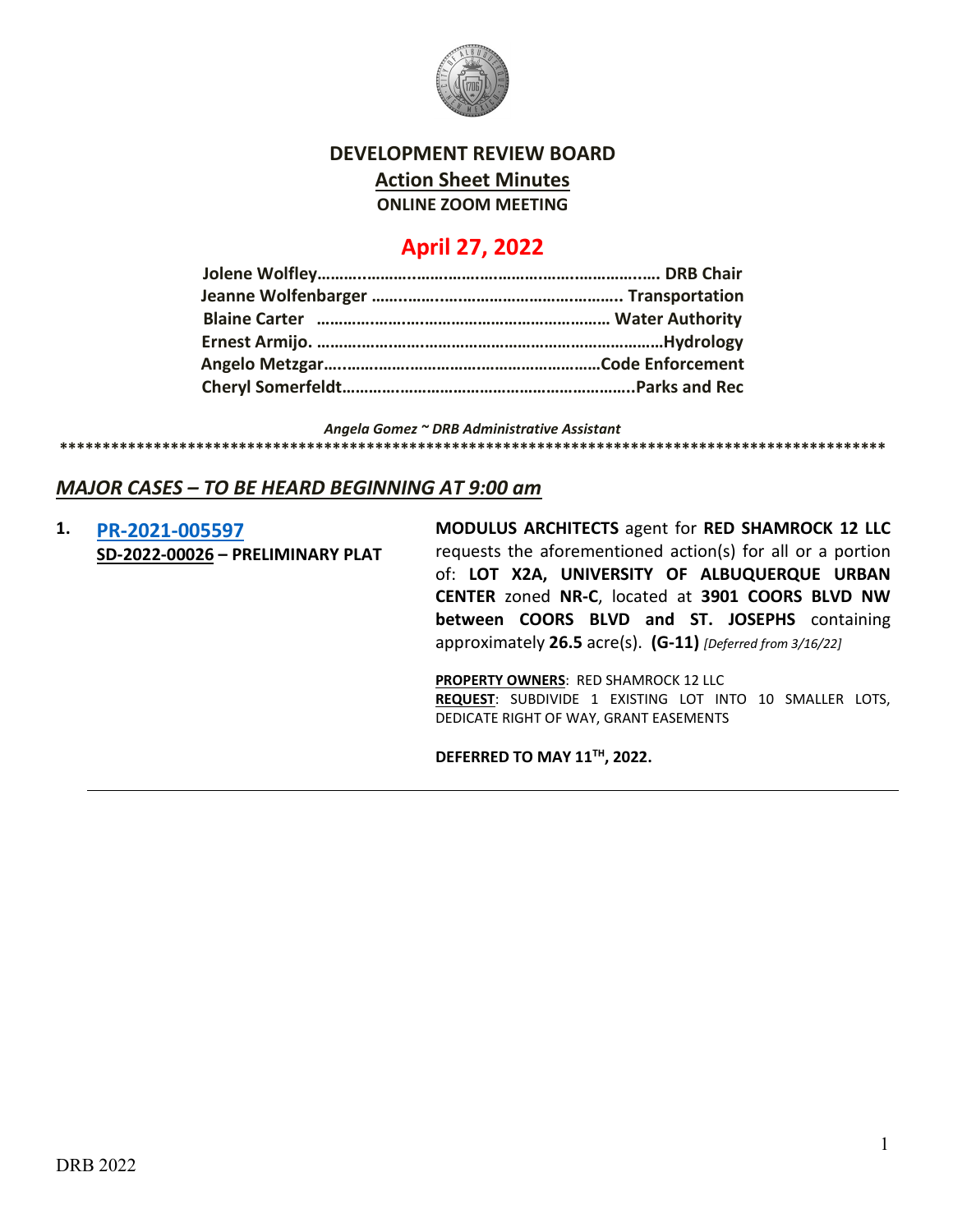#### **2. [PR-2019-003021](http://data.cabq.gov/government/planning/DRB/PR-2019-003021/DRB%20Submittals/)**

**SI-2022-00308 – SITE PLAN AMENDMENT VA-2022-00072– SIDEWALK WAIVER** 

**STUDIO SOUTHWEST ARCHITECTS, INC.** agent for **UPTOWN TOWER LLC** requests the aforementioned action(s) for all or a portion of: **5-A-1, BLOCK C, LOUISIANA SUBDIVISION** zoned **MX-H**, located at **2440 LOUISIANA BLVD NE between MENAUL BLVD NE and INDIAN SCHOOL RD NE**  containing approximately **1.2137** acre(s). **(H-19)** *[Deferred from 3/2/22, 3/30/22, 4/6/22]*

**PROPERTY OWNERS**: UPTOWN TOWER LLC & ALLEN FAMILY INVEST MENTS LLC & ALLEN FAMILY INVESTMENTS 2 **REQUEST**: MAJOR AMENDMENT FOR SITE DEVELOPMENT PLAN FOR ONE STORY 5,881 SQ FT OFFICE BUILDING, WAIVER FOR REQUIRED SIDEWALK WIDTH ON LOUISIANA BLVD FROM 10 FEET TO AVG OF

**IN THE MATTER OF THE AFOREMENTIONED APPLICATION, BEING IN COMPLIANCE WITH ALL APPLICABLE REQUIREMENTS OF THE DPM AND THE IDO, WITH THE SIGNING OF THE INFRASTRUCTURE LIST ON APRIL 27TH, 2022, THE DRB HAS**  *APPROVED* **THE AMENDED SITE PLAN AND THE SIDEWALK WAIVER WITH FINAL SIGN OFF DELEGATED TO TRANSPOR-TATION FOR THE REFERENCING OF 2430 FOR THE NEW SIDEWALK AS DISCUSSED AND FOR THE REVOCABLE PERMIT TO BE IN PLACE PRIOR TO SIGNATURE, AND TO PLANNING FOR THE PROJECT NUMBER TO BE ADDED TO THE SITE PLAN, FOR THE SIDEWALK WAIVER TO BE NOTED ON THE SITE PLAN, AND FOR THE RECORDED INFRASTRUCTURE IMPROVEMENTS AGREEMENT.**

**3. [PR-2022-0006630](http://data.cabq.gov/government/planning/DRB/PR-2022-006630/DRB%20Submittals/PR-2022-006630_April_13_2022_Supp/) SD-2022-00024 – VACATION OF PUBLIC EASEMENT SD-2022-00025 – PRELIMINARY/FINAL PLAT VA-2022-00065 – SIDEWALK WAIVER**

**ALDRICH LAND SURVEYING** agent for **CARMEN SANDOVAL** requests the aforementioned action(s) for all or a portion of: **LOT 17, OXBOW VILLAGE** zoned **R-1D**, located **at 3809 OXBOW VILLAGE LN NW** containing approximately **0.2240** acre(s). (**G-11)** *[Deferred from 3/2/22, 3/16/22, 3/30/22, 4/13/22]*

**PROPERTY OWNERS**: SANDOVAL CARMEN **REQUEST**: VACATE PORTION OF REMAINING ABCWUA PUBLIC SANITARY SEWER AND WATERLINE EASEMENT

**DEFERRED TO JUNE 8TH, 2022.**

APPROX. 9 FEET.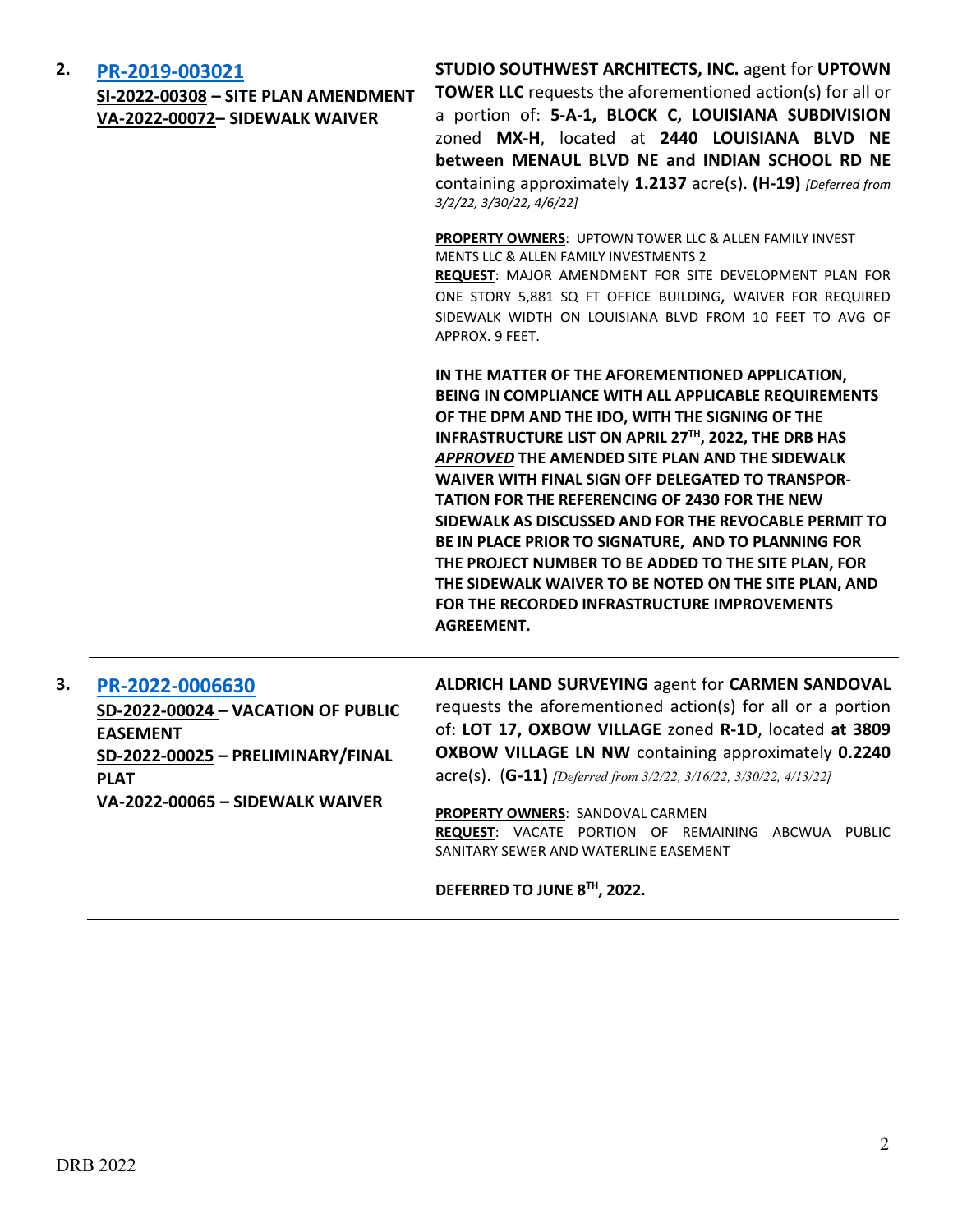| 4. | PR-2021-006336<br>SI-2021-02091 - SITE PLAN                 | TIERRA WEST, LLC - VINCE CARRICA agent for DENNIS<br><b>ROMERO</b> requests the aforementioned action(s) for all or a<br>portion of: LOT 1, BLOCK 3 TOWN OF ATRISCO GRANT<br>zoned NR-BP, located on 10320 CENTRAL AVE SW between<br><b>CENTRAL AVE</b><br>and<br><b>SUNSET</b><br><b>GARDENS</b><br>containing<br>approximately 4.0 acre(s). $(L-08)$ [Deferred from 1/5/22, 1/19/22,<br>1/26/22, 3/2/22, 3/9/22, 3/30/2, 4/13/2]<br><b>PROPERTY OWNERS: DENNIS ROMERO</b><br>REQUEST: DRB SITE PLAN FOR SELF STORAGE FACILITY<br>DEFERRED TO MAY 4TH, 2022.                                                                                                                                                                                                         |
|----|-------------------------------------------------------------|-----------------------------------------------------------------------------------------------------------------------------------------------------------------------------------------------------------------------------------------------------------------------------------------------------------------------------------------------------------------------------------------------------------------------------------------------------------------------------------------------------------------------------------------------------------------------------------------------------------------------------------------------------------------------------------------------------------------------------------------------------------------------|
| 5. | PR-2021-005628 IDO 2020<br>SD-2021-00214 - PRELIMINARY PLAT | BOHANNAN HUSTON INC. agent for MDS INVESTMENTS,<br>LLC requests the aforementioned action(s) for all or a<br>portion of: TRACT A-1-A-1-A, MESA DEL SOL INNOVATION<br>PARK zoned PC, located on UNIVERSITY BLVD SE between<br><b>STRYKER</b><br><b>RD</b><br><b>UNIVERSITY</b><br><b>BLVD</b><br>and<br>containing<br>approximately 1598.6338 acre(s). (R-14, S-14-17, T-15-<br>17) [Deferred from 11/17/21, 12/8/21, 12/15/21, 1/5/22, 1/12/22, 2/2/22,<br>2/9/22, 3/2/22, 3/9/2, 3/16/22, 3/30/22, 4/13/22, 4/20/22]<br><b>PROPERTY OWNERS: MDS INVESTMENTS, LLC</b><br>REQUEST: PRELIMINARY PLAT AND BULK LAND PLAT FOR FUTURE<br>TRACT N AND THE RE-PLAT OF TRACT A-1-A1-A TO DEDICATE RIGHT OF<br>WAY FOR MESA DEL SOL TOWN CENTER.<br>DEFERRED TO MAY 4TH, 2022. |
| 6. | PR-2018-001346<br>SI-2022-00184 - SITE PLAN AMENDMENT       | SUSTAINABILITY ENGINEERING GROUP, LLC requests the<br>aforementioned action(s) for all or a portion of: 1-A, BLOCK<br>29, UNIT B, NORTH ALBUQUERQUE ACRES zoned NR-BP,<br>located on SOUTHEAST CORNER of ALAMEDA BLVD and<br>SAN PEDRO containing approximately 1.001 acre(s). (C-18)<br>[Deferred from 2/16/22, 3/30/22, 4/6/22, 4/20/22]<br>PROPERTY OWNERS: GREEN JEANS WEST LLC<br>REQUEST: SITE PLAN APPLICATION FOR NEW 2-LANE DRIVE THRU<br>RESTAURANT<br>DEFERRED TO MAY 4TH, 2022.                                                                                                                                                                                                                                                                           |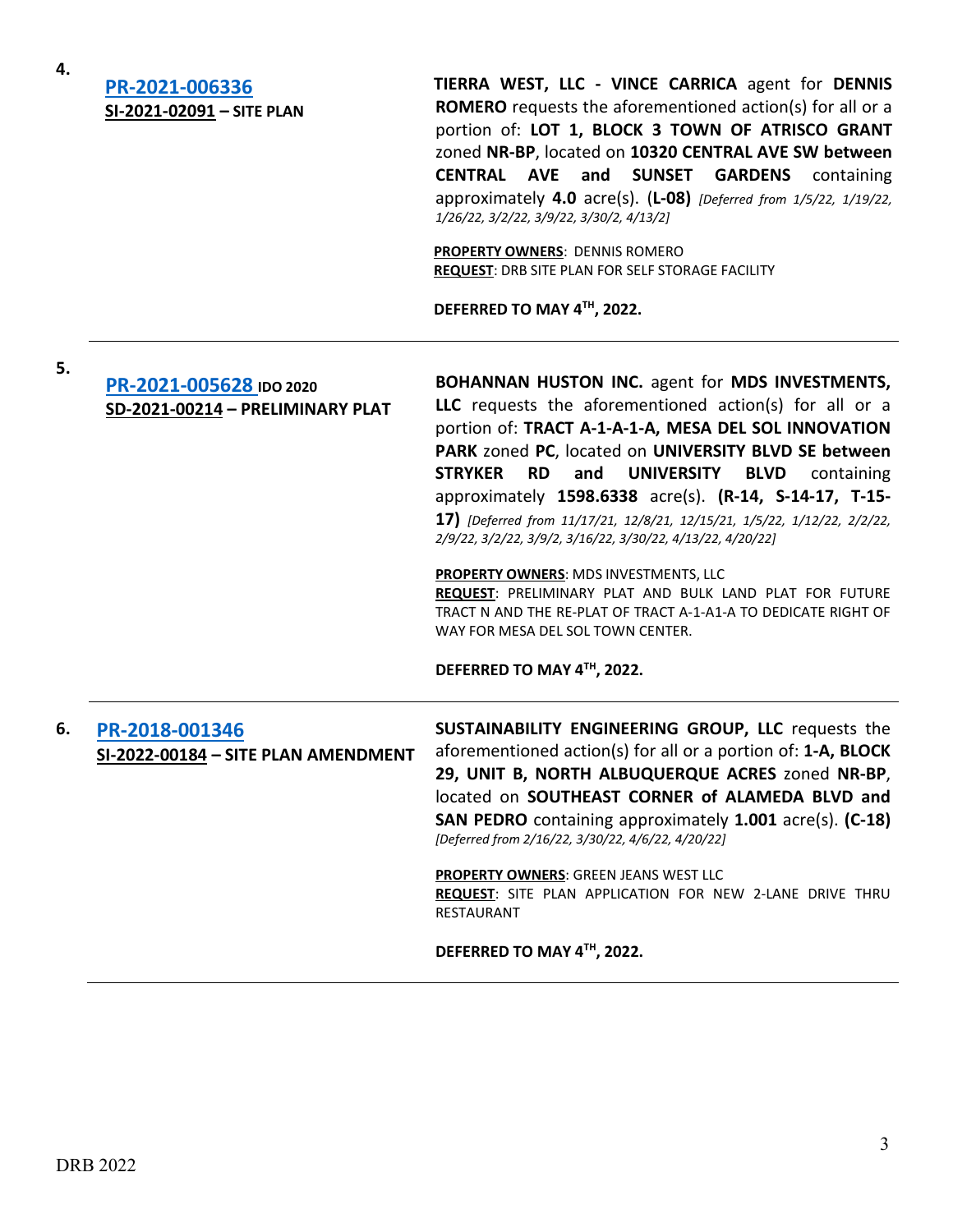**7.**

#### **[PR-2018-001398](http://data.cabq.gov/government/planning/DRB/PR-2018-001398/DRB%20Submittals/)**

**SD-2021-00242 – PRELIMINARY PLAT VA-2021-00447– SIDEWALK WAIVER SD-2021-01966 – EPC FINAL SITE PLAN SIGN OFF**

**JAG PLANNING & ZONING/JUANITA GARCIA** agent for **DARRYL CHITWOOD – ECO GREEN BUILDING** requests the aforementioned action(s) for all or a portion of: **TRACT B, LANDS OF ELLA G. ROSSITER** zoned **PD**, located on **704 GRIEGOS RD NW between 7TH ST NW and 9th ST NW** containing approximately **0.75** acre(s). (**F-14)** *[Deferred from 12/15/12, 1/5/22, 1/26/22, 2/16/22, 3/2/22, 3/16/22, 3/30/22, 4/13/22]*

**PROPERTY OWNERS**: DARRYL CHITWOOD **REQUEST**: PRELIMINARY PLAT, SIDEWALK WAIVER

**DEFERRED TO MAY 11TH, 2022.**

### **8. [PR-2021-005984](http://data.cabq.gov/government/planning/DRB/PR-2021-005984/DRB%20Submittals/) SD-2022-00014 – VACATION OF RIGHT OF WAY**

**JAG PLANNING & ZONING, LLC/JUANITA GARCIA** agent for **VICTOR WUAMETT/HERREN-OPHIR** requests the aforementioned action(s) for all or a portion of: **LOT B-1, LOT A-1 & LOT 11 BLOCK 9, RIDGE PARK ADDITION** zoned **MX-L**, located at **2109-2111 SAN MATEO BLVD NE between INDIAN SCHOOL NE and HAINES NE** containing approximately **0.4017** acre(s). **(J-17)** *[Deferred from 3/9/22, 3/30/22, 4/13/22]* 

**PROPERTY OWNERS**: HERRIN-OPHIR LLC **REQUEST**: VACATE A PORTION OF SAN MATEO BOULEVARD

**DEFERRED TO MAY 11TH, 2022.**

#### *MINOR CASES – TO BE HEARD BEGINNING AT 1:30 pm*

**9. [PR-2021-005984](http://data.cabq.gov/government/planning/DRB/PR-2021-005984/DRB%20Submittals/) SI-2022-00269 – PRELIMINARY/FINAL PLAT**

**JAG PLANNING & ZONING, LLC/JUANITA GARCIA** agent for **VICTOR WUAMETT/HERREN-OPHIR** requests the aforementioned action(s) for all or a portion of: **LOT B-1, LOT A-1 & LOT 11 BLOCK 9, RIDGE PARK ADDITION** zoned **MX-L**, located at **2109-2111 SAN MATEO BLVD NE between INDIAN SCHOOL NE and HAINES NE** containing approximately **0.4017** acre(s). **(J-17)** *[Deferred from 2/16/22, 4/20/22]* 

**PROPERTY OWNERS**: HERRIN-OPHIR LLC **REQUEST**: MINOR PRELIMINARY/FINAL PLAT TO VACATE A PORTION OF SAN MATEO BOULEVARD AND GRANT ANY EASEMENTS AS SHOWN

**DEFERRED TO AUGUST 17TH, 2022.**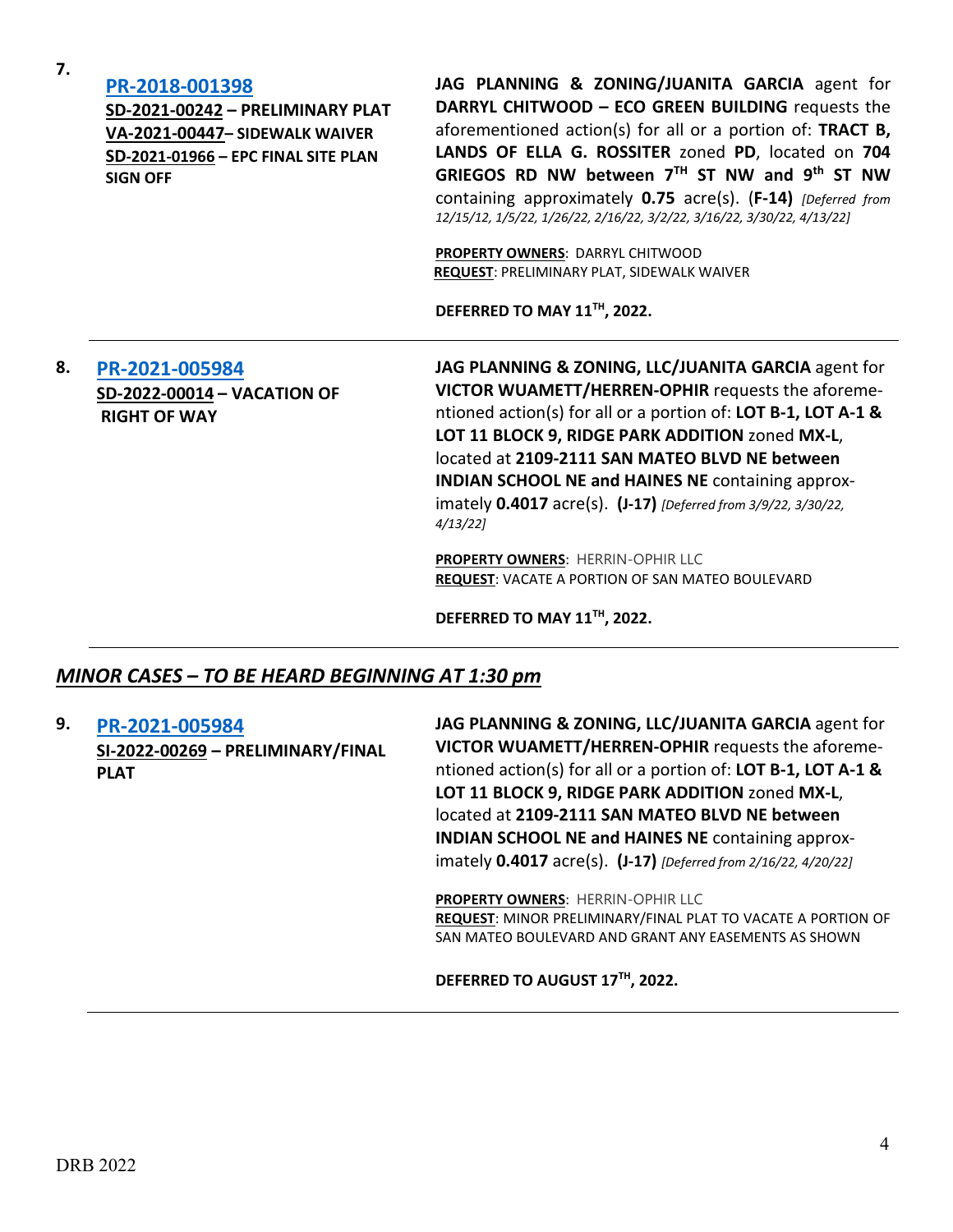| 10. | PR-2021-005864<br>SD-2022-00065 - FINAL PLAT                                                | CSI - CARTESIAN SURVEYS, INC. agent for RED SKY<br>HOLDINGS requests the aforementioned action(s) for all or<br>a portion of: LOT 12, AVALON SUBDIVISION zoned NR-BP,<br>located at EAST SIDE OF 98TH ST between BLUEWATER RD<br>NW and VOLCANO RD NW containing approximately<br>11.0954 $\text{acre}(s)$ . (K-09)                                                                                                                                                                                                                                                 |
|-----|---------------------------------------------------------------------------------------------|---------------------------------------------------------------------------------------------------------------------------------------------------------------------------------------------------------------------------------------------------------------------------------------------------------------------------------------------------------------------------------------------------------------------------------------------------------------------------------------------------------------------------------------------------------------------|
|     |                                                                                             | PROPERTY OWNERS: MAJEC, LLC<br>REQUEST: SUBDIVIDE ONE EXISTING LOT INTO 6 NEW TRACTS                                                                                                                                                                                                                                                                                                                                                                                                                                                                                |
|     |                                                                                             | IN THE MATTER OF THE AFOREMENTIONED APPLICATION,<br>BEING IN COMPLIANCE WITH ALL APPLICABLE REQUIREMENTS<br>OF THE DPM AND THE IDO, THE DRB HAS APPROVED THE FINAL<br>PLAT. FINAL SIGN-OFF IS DELEGATED TO PLANNING FOR THE<br>AGIS DXF FILE AND FOR THE APPLICATION NUMBER TO BE<br><b>ADDED TO THE PLAT.</b>                                                                                                                                                                                                                                                      |
|     | 11. PR-2021-005687<br>SI-2022-00316 - EPC SITE PLAN FINAL<br><b>SIGN-OFF</b>                | <b>CONSENSUS PLANNING INC. agent for ALAMO CENTER LLC</b><br>requests the aforementioned action(s) for all or a portion<br>of: TRACT C, ALAMEDA WEST zoned MX-M, located at<br>10127 COORS BLVD NW between 7 BAR LOOP NW and<br>OLD AIRPORT RD NW containing approximately 0.8642<br>acre(s). (B-14) [Deferred from 2/16/22, 3/30/22]                                                                                                                                                                                                                               |
|     |                                                                                             | PROPERTY OWNERS: ALAMO CENTER LLC<br><b>REQUEST:</b> SITE PLAN SIGN-OFF FOR PREVIOUSLY APPROVED STIE PLAN<br>AMENDMENT TO ALLOW FOR COMMERCIAL DEVELOPMENT ON A<br>PARCEL PREVIOUSLY USED AS A DRAINAGE POND THAT HAS BEEN<br>PARTIALLY RECLAIMED.                                                                                                                                                                                                                                                                                                                  |
|     |                                                                                             | DEFERRED TO MAY 4TH, 2022.                                                                                                                                                                                                                                                                                                                                                                                                                                                                                                                                          |
| 12. | PR-2021-006297<br>(AKA: PR-2021-006287)<br>SD-2022-00039 - PRELIMINARY/FINAL<br><b>PLAT</b> | <b>COMMUNITY SCIENCES CORPORATION agent for RACHEL</b><br>MATTHEW DEVELOPMENT CORPORATION & THE SANTA<br>BARBARA HOMEOWNERS ASSOCIATION/ELISA CARDENAS<br>requests the aforementioned action(s) for all or a portion<br>of: LOT 2 BLOCK 16, SANTA BARBARA SUBDIVISION zoned<br>R-T, located at 7300 SANTA BARBARA RD near RANCHO DE<br>PALOMAS RD NE containing approximately 0.4784 acre(s).<br>(D-16) [Deferred from 3/9/22, 4/6/22, 4/20/22]<br><b>PROPERTY OWNERS: SANTA BARBARA HOMEOWNERS ASSOCIATION</b><br><b>REQUEST: SUBDIVIDE ONE LOT INTO FOUR LOTS</b> |
|     |                                                                                             | DEFERRED TO MAY 4TH, 2022.                                                                                                                                                                                                                                                                                                                                                                                                                                                                                                                                          |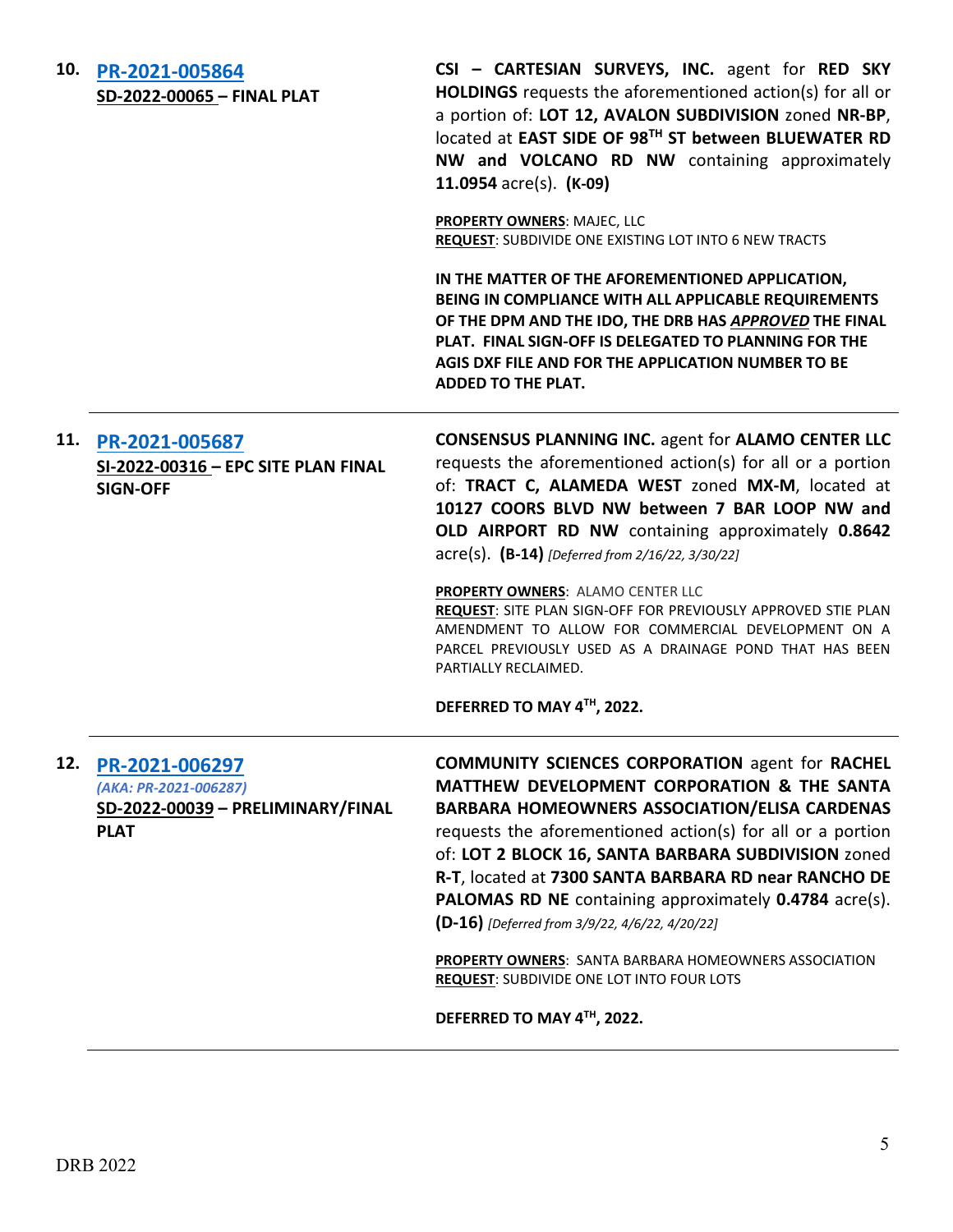|     | 13. PR-2022-006885<br>SD-2022-00067 - PRELIMINARY/FINAL<br><b>PLAT</b> | ALDRICH LAND SURVEYING   TIM ALDRICH agent for<br>UNITED ENTERPRISES, INC., ALLEN LEWIS requests the<br>aforementioned action(s) for all or a portion of: LOTS 9 &<br>10, BLOCK 3, BUENA VISTA HEIGHTS zoned MX-M, located<br>at 2132 SILVER AVE SE and 201 YALE BLVD SE between SW<br><b>CORNER SILVER AND YALE SE</b> containing approximately<br>$0.3849$ acre(s). (K-15)                                                                       |
|-----|------------------------------------------------------------------------|----------------------------------------------------------------------------------------------------------------------------------------------------------------------------------------------------------------------------------------------------------------------------------------------------------------------------------------------------------------------------------------------------------------------------------------------------|
|     |                                                                        | PROPERTY OWNERS: UNITED ENTERPRISES INC<br><b>REQUEST: LOT LINE ELIMINATION</b>                                                                                                                                                                                                                                                                                                                                                                    |
|     |                                                                        | IN THE MATTER OF THE AFOREMENTIONED APPLICATION,<br>BEING IN COMPLIANCE WITH ALL APPLICABLE REQUIREMENTS<br>OF THE DPM AND THE IDO, THE DRB HAS APPROVED THE<br>PRELIMINARY/ FINAL PLAT. FINAL SIGN OFF IS DELEGATED TO<br><b>PLANNING FOR FINAL SIGN-OFF.</b>                                                                                                                                                                                     |
|     | 14. PR-2022-006762<br>SD-2022-00043 - PRELIMINARY/FINAL<br><b>PLAT</b> | ALDRICH LAND SURVEYING - TIM ALDRICH agent for<br>STEVEN R. CHAMBERLIN AND SUSAN CHAMBERLIN<br>requests the aforementioned action(s) for all or a portion<br>of: LOT 2, ALVARADO GARDENS zoned R-A, located at 2217<br>MATTHEW AVE NW between HARVEST LANE NW and<br><b>CORIANDA CT NW</b> containing approximately 0.5327<br>acres(s). (G-13) [Deferred from 3/30/22, 4/13/22, 4/20/22]                                                           |
|     |                                                                        | <b>PROPERTY OWNERS: CHAMBERLIN STEVEN R &amp; SUSAN</b><br>REQUEST: DIVIDE LOT 24 INTO 2 TRACTS, GRANT PRIVATE ACCESS<br>EASEMENT, PRIVATE SANITARY SEER AND WATER SERVICE EASEMENT<br>AND PUBLIC UTILITY EASEMENT                                                                                                                                                                                                                                 |
|     |                                                                        | DEFERRED TO MAY 11™, 2022.                                                                                                                                                                                                                                                                                                                                                                                                                         |
| 15. | PR-2021-005089<br>SD-2022-00037 - PRELIMINARY/FINAL<br><b>PLAT</b>     | SUPREME INVESTMENTS, LLC requests the aforementioned<br>action(s) for all or a portion of: LOT 2, PLAT OF FAITH<br>ADDITION zoned MX-T, located at 4700 EUBANK BLVD NW<br>between OSUNA RD. and LAGRIMA DE ORO RD containing<br>approximately $2.3467$ acre(s). $(F-21)$ [Deferred from $3/9/22$ ,<br>3/30/22, 4/13/22, 4/20/22]                                                                                                                   |
|     |                                                                        | <b>PROPERTY OWNERS: LUCERO STEVE &amp; HOPE</b><br><b>REQUEST: SUBDIVIDE EXISTING PARCEL INTO TWO TRACTS</b>                                                                                                                                                                                                                                                                                                                                       |
|     |                                                                        | IN THE MATTER OF THE AFOREMENTIONED APPLICATION,<br>BEING IN COMPLIANCE WITH ALL APPLICABLE REQUIREMENTS<br>OF THE DPM AND THE IDO, WITH THE SIGNING OF THE<br>INFRASTRUCTURE LIST ON APRIL 27TH, 2022 THE DRB HAS<br>APPROVED THE PRELIMINARY/ FINAL PLAT. FINAL SIGN OFF IS<br>DELEGATED TO PLANNING FOR AMAFCA SIGNATURE, UTILITY<br><b>COMPANY SIGNATURE, THE AGIS DXF FILE AND FOR THE</b><br>RECORDED INFRASTRUCTURE IMPROVEMENTS AGREEMENT. |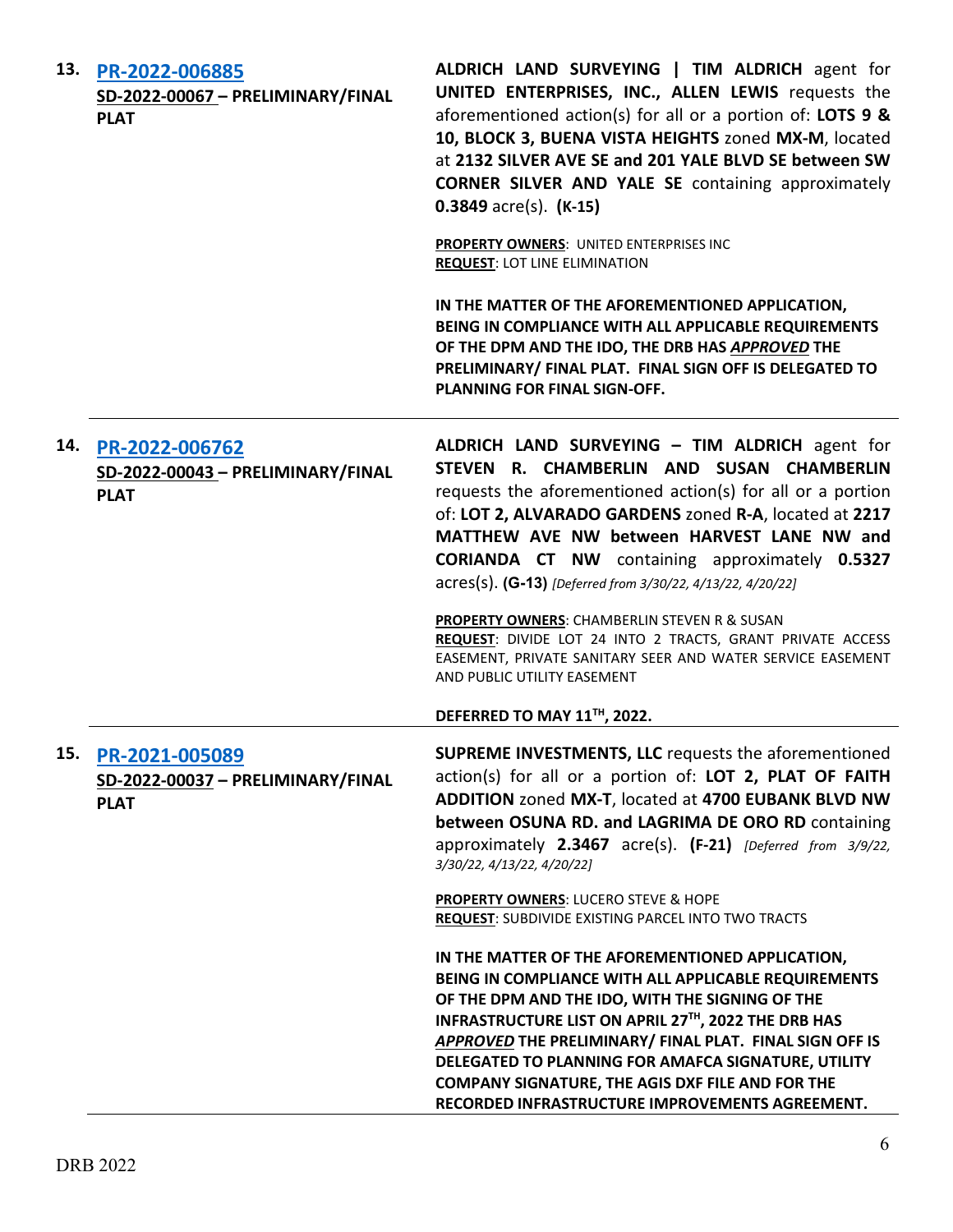# *SKETCH PLATS*

| 16. | PR-2022-006872<br>PS-2022-00076 - SKETCH PLAT | ARCH + PLAN LAND USE CONSULTANTS agent for COPPER<br><b>SPORTS CENTRE LLC</b> requests the aforementioned action(s)<br>for all or a portion of: LOTS 1 THRU 6 & LOTS 41 THRU 56,<br>VALLEY VIEW ADDITION zoned MX-M, located at 5110<br>COPPER AVE NE between MANZANO ST and TRUMAN ST<br>containing approximately 2.2957 acre(s). (K-17)<br>PROPERTY OWNERS: COPPER SPORTS CENTRE LLC<br><b>REQUEST: LOT CONSOLIDATION FOR 32 EXISTING LOTS INTO ONE NEW</b><br>LOT<br>THE SKETCH PLAT WAS REVIEWED AND COMMENTS PROVIDED. |
|-----|-----------------------------------------------|-----------------------------------------------------------------------------------------------------------------------------------------------------------------------------------------------------------------------------------------------------------------------------------------------------------------------------------------------------------------------------------------------------------------------------------------------------------------------------------------------------------------------------|
| 17. | PR-2020-004138<br>PS-2022-00078 - SKETCH PLAT | HUITT-ZOLLARS, INC.<br>for<br><b>HORTON</b><br>agent<br>DR<br>ALBUQUERQUE DIVISION requests the aforementioned<br>action(s) for all or a portion of: TRACT A-1-A-5-C,<br>INNOVATION PARK zoned PC, located on BOBBY FOSTER<br>SAGAN LOOP and<br>between<br><b>NEWHALL</b><br>containing<br>approximately 7.5 acre(s). (R-15)<br><b>PROPERTY OWNERS: RD MDS LLC</b><br><b>REQUEST: SKETCH PLAT REVIEW AND COMMENT</b><br>THE SKETCH PLAT WAS REVIEWED AND COMMENTS PROVIDED.                                                 |
| 18. | PR-2022-006877<br>PS-2022-00080 - SKETCH PLAT | ISAACSON & ARFMAN, INC. agent for GREATER<br>ALBUQUERQUE HABITAT FOR HUMANITY requests the<br>aforementioned action(s) for all or a portion of: LOT 1-A,<br>BLOCK 2, JF ARMIJO ADDITION zoned R1-B, located at<br>WILLIAM ST SE between CLIFTON AVE SE and GERALD AVE<br>SE containing approximately 0.2296 acre(s). (L-14)<br>PROPERTY OWNERS: GREATER ALBUQUERQUE HABITAT FOR<br><b>HUMANITY</b><br><b>REQUEST: TO DIVIDE ONE EXISTING LOT INTO TWO NEW LOTS</b><br>THE SKETCH PLAT WAS REVIEWED AND COMMENTS PROVIDED.   |